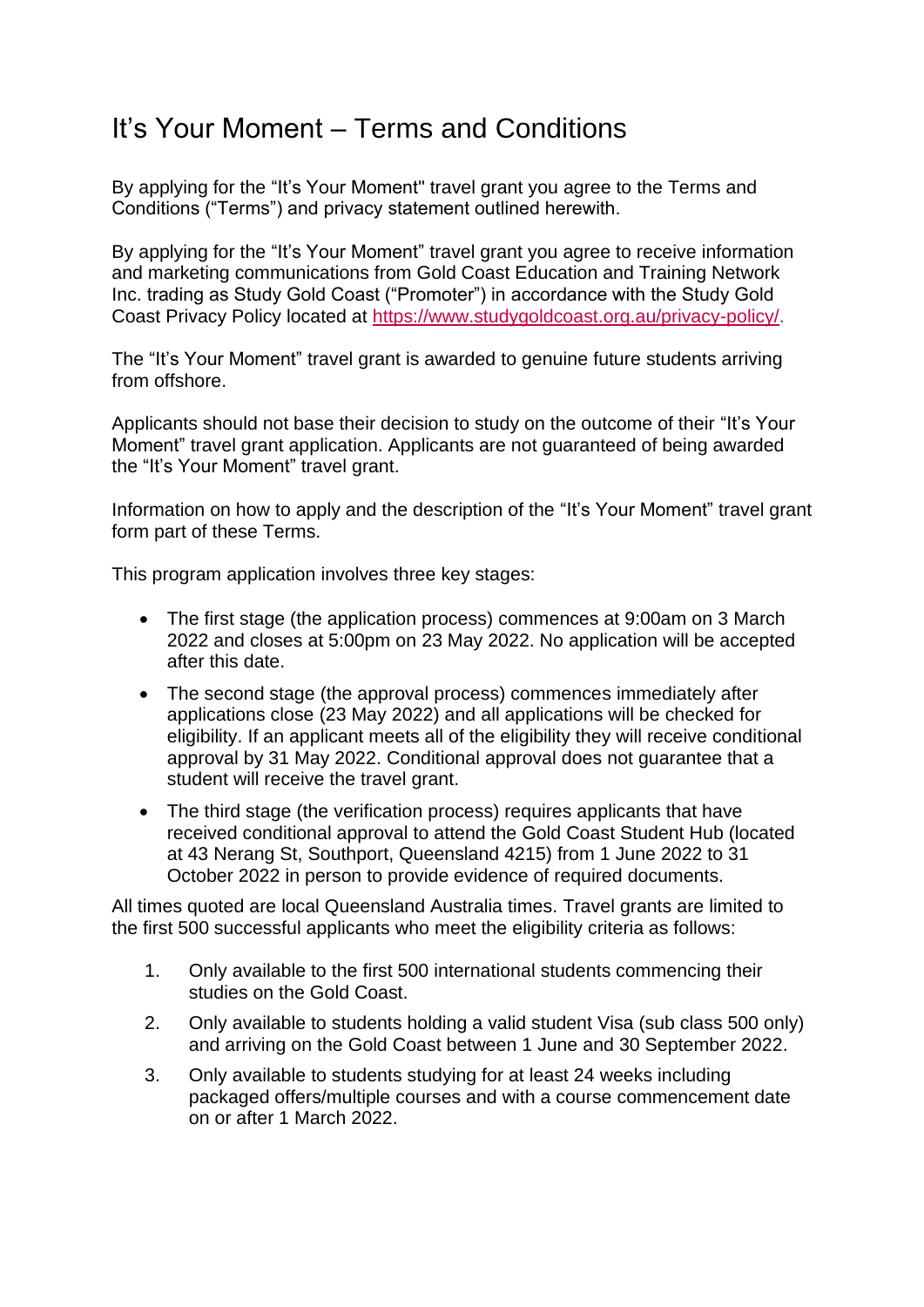- 4. Applications are open from 3 March 2022 to 23 May 2022. Study Gold Coast reserves the right to close applications prior to this date if the quota is exhausted.
- 5. Only available for students enrolling at [Study Gold Coast member](https://www.studygoldcoast.org.au/corporate/members/our-members/)  [institutions.](https://www.studygoldcoast.org.au/corporate/members/our-members/)
- 6. Applicants will be required to attend the [Gold Coast Student Hub](https://www.goldcoaststudenthub.com/support/) for verification.
- 7. Approvals will only be verified once a student attends the Gold Coast Student Hub in person supplying relevant documents including:
	- student visa grant
	- confirmation of enrolment
	- evidence of arrival date
- 8. Students must have an Australian bank account under their own name to be eligible to receive the grant of AUD\$500.
- 9. All grant claims must be made in person at the Gold Coast Student Hub by 31 October 2022 – no further claims will be processed after this date.
- 10. Subject to availability (limited grants available) and subject to full terms and conditions.

Eligible students may apply for the "It's Your Moment" travel grant online at <https://www.studygoldcoast.org.au/iym> completing all mandatory fields on the online application form. This includes a copy of student visa grant, confirmation of enrolment and flight details.

All applications become the property of Study Gold Coast. Only one application per student is permitted and Study Gold Coast employees are not eligible to apply.

The "It's Your Moment" travel grant is not transferable to other individuals. Verified applicants must have an Australian bank account in their name to receive funds.

Study Gold Coast's selection decisions for the "It's Your Moment" travel grant are final, and no further correspondence will be entered into.

Each Applicant that has verified application ("Recipient") will be awarded the "It's Your Moment" travel grant and will receive AUD\$500 regardless of the cost of the recipients travel costs.

## **Selection criteria**

The following selection criteria will be used as part of the Selection process:

- 1. a fully completed "It's Your Moment" travel grant application form including declaration of having read and understood these Terms (signed application form); and
- 2. Student visa grant
- 3. Confirmation of Enrolment document from their institution into their nominated course at a Study Gold Coast Member Education Institution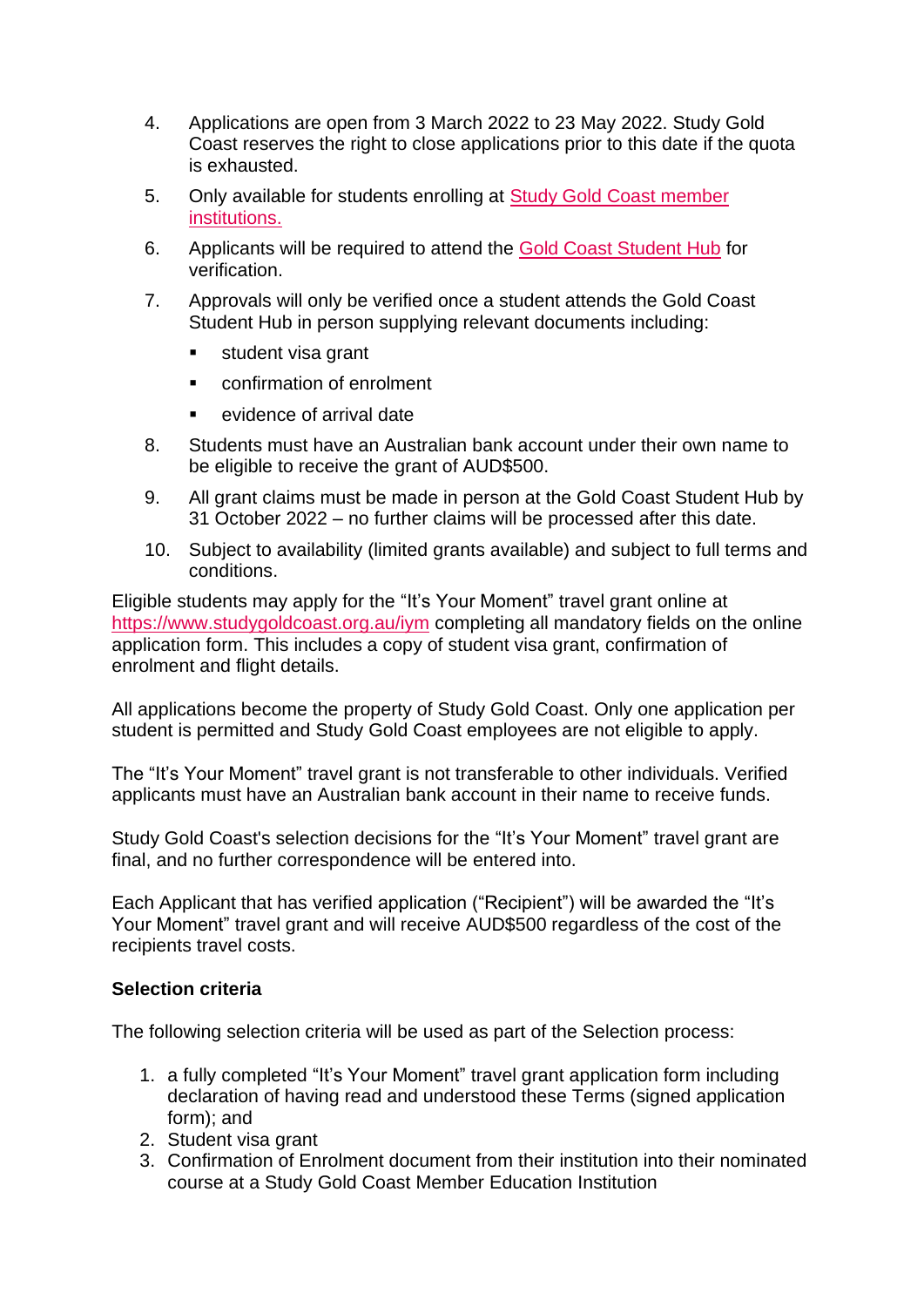4. Flight details/evidence of arrival date

#### **Application process**

Applications must be completed and submitted via <https://www.studygoldcoast.org.au/iym>

Applicants must be enrolled to study at a Study Gold Coast Member Education Institution (listed [here\)](https://www.studygoldcoast.org.au/corporate/members/our-members/) and must provide the name of the institution.

Applicants must provide evidence of acceptance by a Study Gold Coast Member Education Institution (Confirmation of Enrolment) and attach documents to their application.

Applications submitted without all mandatory questions answered will not be considered.

The Promoter is under no obligation to advise an Applicant if their application conforms to the process and criteria set out in these Terms.

The Promoter reserves the right, at any time, to verify the validity of any application (including an Applicant's identity, age, place of residence, proof of future study (Confirmation of Enrolment) and any other relevant documentation) and disqualify any Applicant who tampers with the "It's Your Moment" travel grant process or who submits an application that Study Gold Coast, in its sole discretion, deems to be offensive, inappropriate, defamatory or otherwise not in keeping with the spirit of the "It's Your Moment" travel grant.

Every Applicant who successfully applies via the online application form will receive confirmation via email of their application being received.

Applicants should not assume their application has been lodged unless this confirmation email is received. No responsibility will be accepted by the Promoter for late, lost, or misdirected applications. Incomplete, indecipherable, or illegible applications will be deemed invalid.

The Promoter is not responsible for any problems the Applicant has sending or receiving communication, including technical malfunction of a computer or any associated matters related to the Applicant's access or use of technology.

All information supplied as part of the application process must be true and correct at the time of submission and the Applicant must inform the Promoter immediately if any information supplied as part of the application becomes incorrect after the date of submission.

These Terms apply to any application for the "It's Your Moment" travel grant submitted to Study Gold Coast.

By applying for the "It's Your Moment" travel grant to Study Gold Coast, the Applicant warrants that they have read, understood, and accepted these Terms.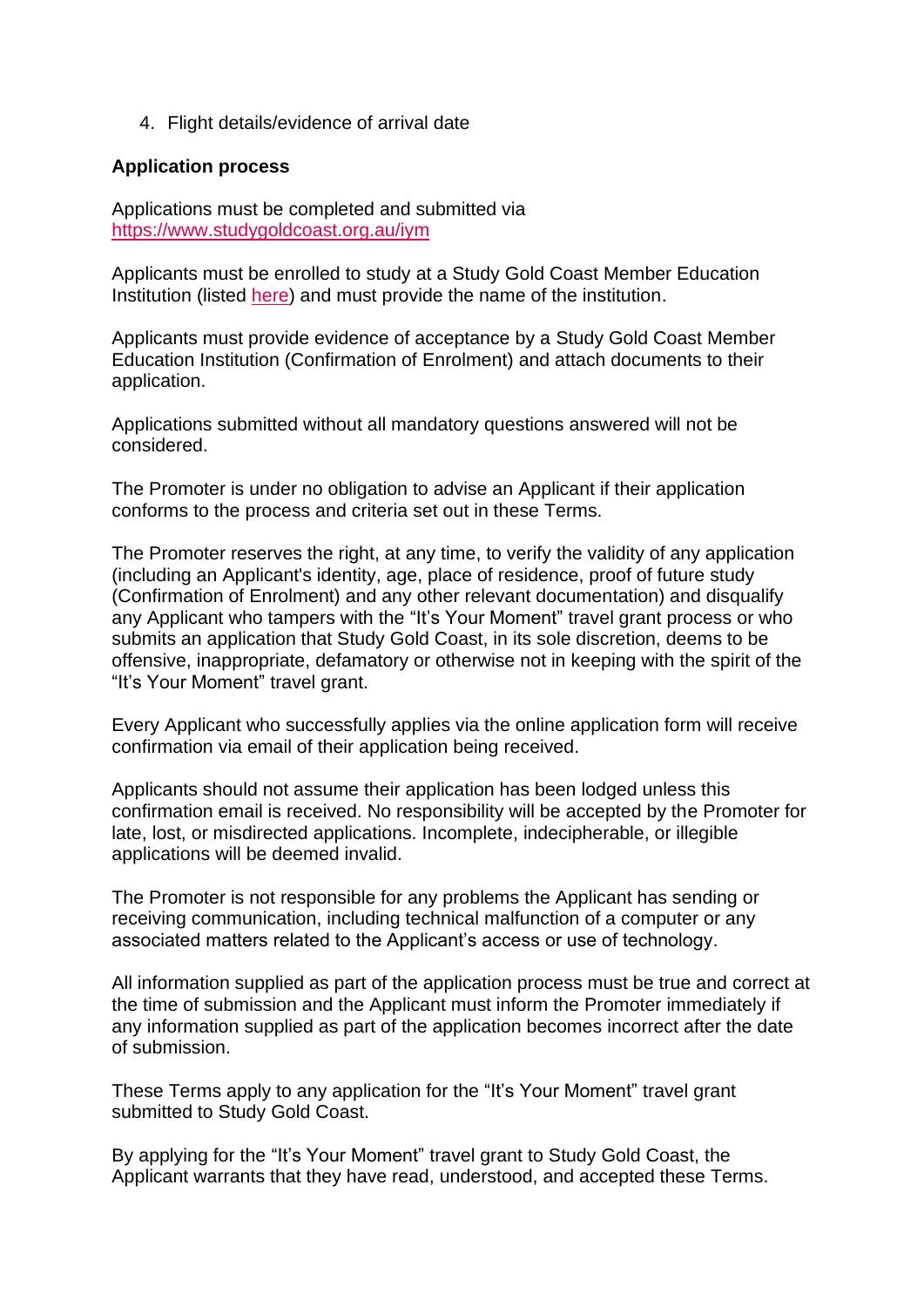Applicants may withdraw their application at any time by emailing such advice to [partnerships@studygoldcoast.org.au.](mailto:partnerships@studygoldcoast.org.au)

The Promoter reserves the right to withdraw the "It's Your Moment" travel grant at any stage within the process.

Students must stay engaged and enrolled with the education provider throughout the term of the "It's Your Moment" travel grant.

## **Evidence to attach to the application**

Applicants must provide:

- Student visa grant
- Confirmation of Enrolment document from their institution into their nominated course at a Study Gold Coast Member Education Institution
- Flight details/evidence of arrival date

Future Students should include their USI if they have one. A USI can be obtained at [www.usi.gov.au.](http://www.usi.gov.au/)

## **Unsuccessful Applicants**

Applicants who have been successfully awarded the "It's Your Moment" travel grant cannot re-apply.

Unsuccessful Applicants may re-apply for future Study Gold Coast programs.

## **Administration of the "It's Your Moment" travel grant**

Approval of the "It's Your Moment" travel grant will be conducted by representatives of Study Gold Coast and any other person selected by the Promoter. All members will declare any conflict of interest, prior to the approval process.

The Promoter reserves the right to make additional offers to Applicants that do not meet the criteria outlined in these Terms and Conditions.

The Promoter will notify all Applicants, in writing (by email), of the outcome of their application.

Documentary evidence will be maintained by the review process.

The outcome of the approval process is final and binding.

Successful Applicants will receive a travel grant to the value of AUD\$500.

The Promoter is not responsible for payment of any of the Recipient's education fees, relocation and moving expenses, travelling, miscellaneous purchases or associated costs.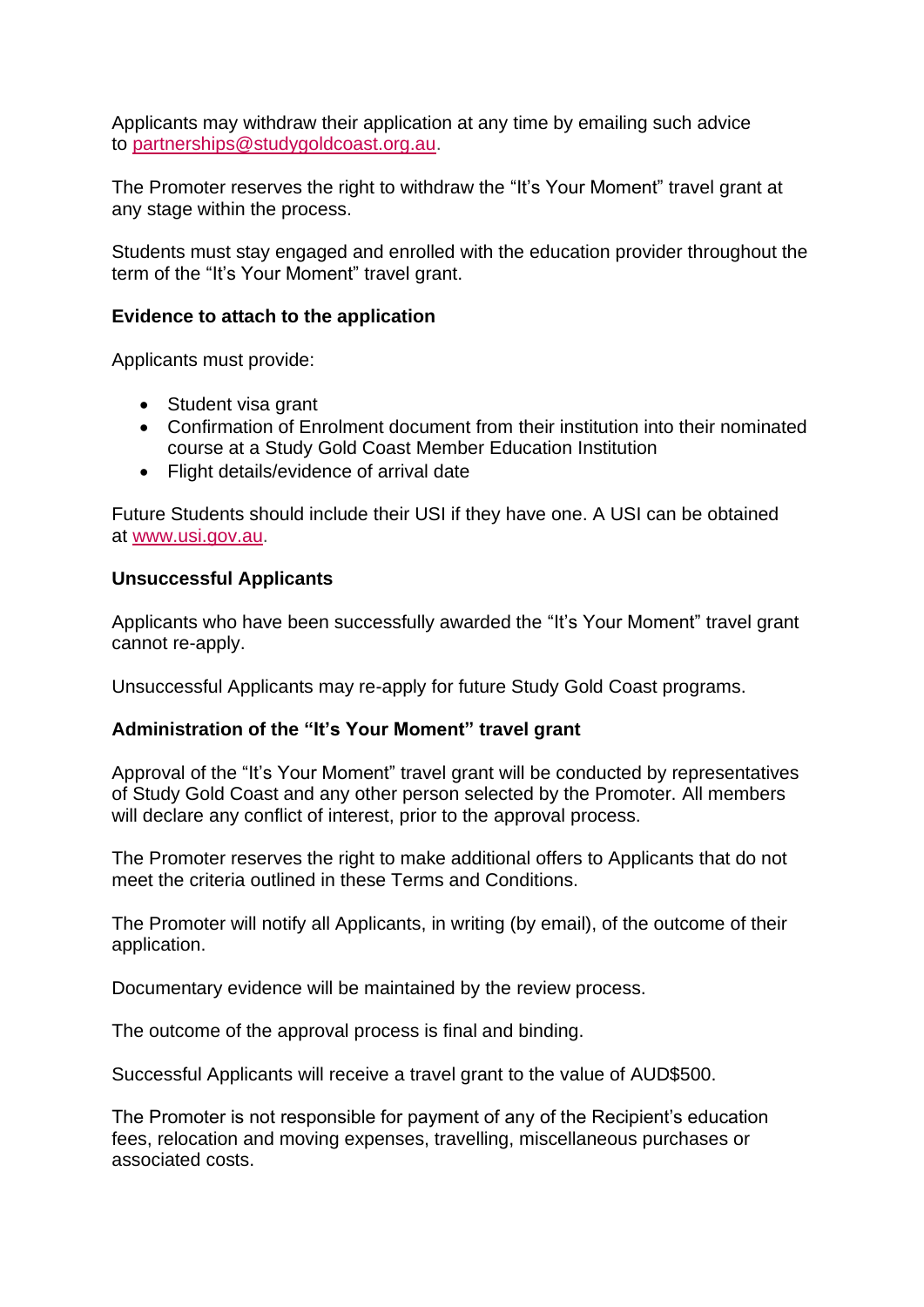# **Awarding of the "It's Your Moment" travel grant**

The "It's Your Moment" travel grant is awarded to Applicants who, at the absolute discretion of the review process, have fulfilled the eligibility criteria.

Upon review of applications, the Promoter will send an email to inform the Recipient of conditional approval. Applicants are not required to respond by email.

The award of the "It's Your Moment" travel grant is subject to the final verification step whereby the conditionally approved applicant attends the Gold Coast Student Hub in person to provide required documentary evidence of student visa grant, confirmation of enrolment and evidence of arrival date.

The Promoter will not offer any compensation to the Recipient if the offer is revoked.

## **Duration of "It's Your Moment" travel grant**

The "It's Your Moment" travel grant offer is available for a limited time based on:

- 1. the number of applicants
- 2. the funding available for the Program

The Promoter may cease the "It's Your Moment" travel grant offer at its own discretion and with no advance notice. The "It's Your Moment" travel grant website landing page, application form and any related marketing activities will be removed/ended accordingly.

## **Termination of "It's Your Moment" travel grant**

The Promoter has discretion to terminate the "It's Your Moment" travel grant in the event of any of the following:

- 1. cancellation of enrolment,
- 2. failure to meet eligibility requirements; or
- 3. failure to abide by terms and conditions.

Once terminated, the "It's Your Moment" travel grant will not be reinstated for the Recipient.

## **Liability**

Other than any liability that cannot be excluded by law (including the Australian Consumer Law), the Promoter (including its officers, employees and agents) excludes all liability (including negligence), for any personal injury suffered or sustained in connection with the "It's Your Moment" travel grant and any loss or damage (including loss of opportunity), whether direct, indirect, special or consequential, arising in any way out of the "It's Your Moment" travel grant, including, but not limited to, where arising out of the following: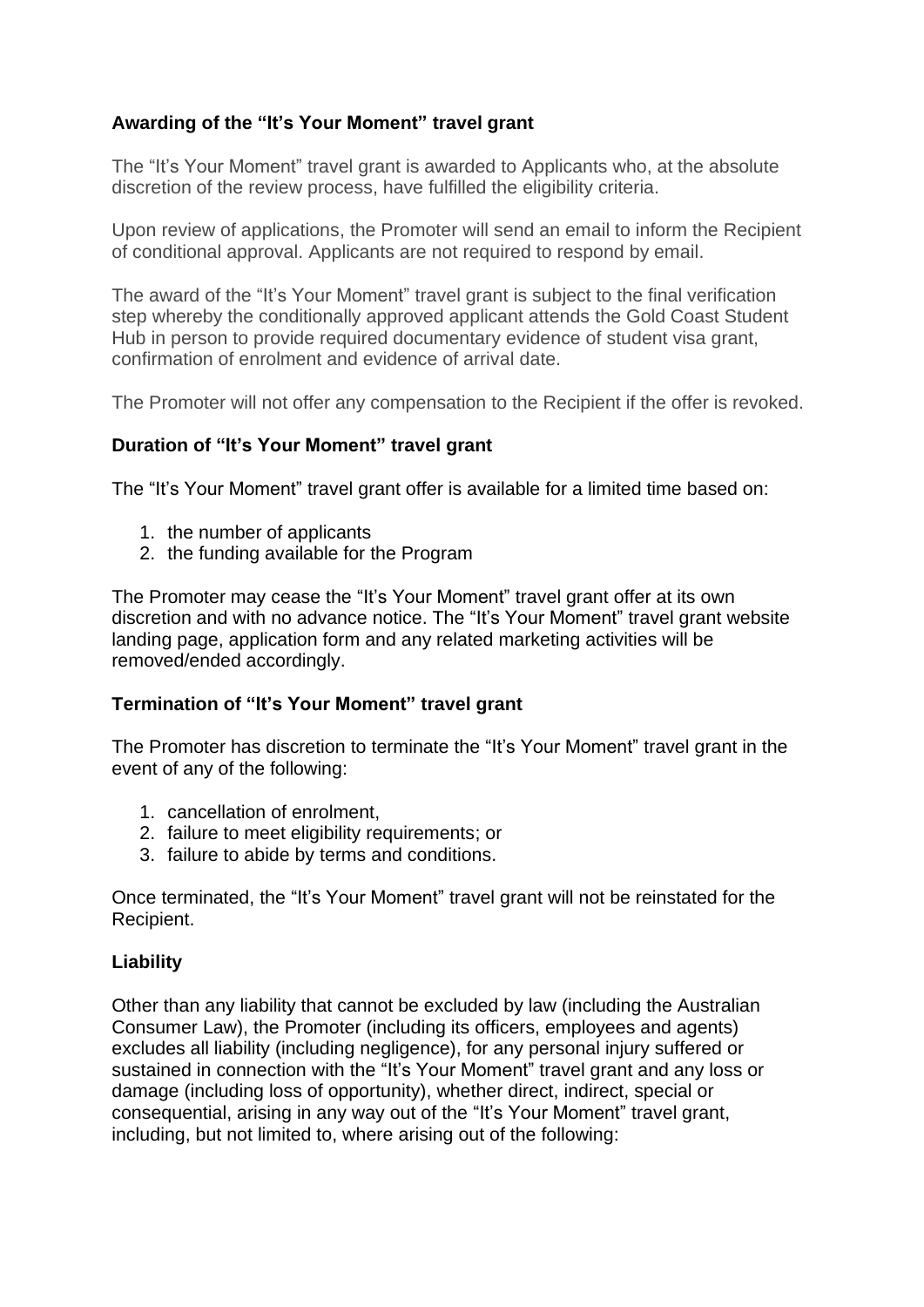- 1. any technical difficulties or equipment malfunction (whether or not under the Promoter's control);
- 2. any application that is late, lost, altered, damaged or misdirected (whether or not after their receipt by the Promoter) due to any reason beyond the reasonable control of the Promoter;
- 3. any theft, unauthorised access or third party interference;
- 4. any tax liability incurred by an "It's Your Moment" travel grant Recipient; and
- 5. participation in any aspect of the "It's Your Moment" travel grant.

## **Contact details**

All correspondence relating to the "It's Your Moment" travel grant should be directed to the Promoter selection process by email at [partnerships@studygoldcoast.org.au.](mailto:partnerships@studygoldcoast.org.au)

#### **Privacy Statement**

Study Gold Coast is collecting your information to manage your application for the "It's Your Moment" travel grant and in accordance with Study Gold Coast's privacy policy which is located at [https://www.studygoldcoast.org.au/privacy-policy/.](https://www.studygoldcoast.org.au/privacy-policy/)

Your personal information may be disclosed and shared with Study Gold Coast Member Education Institutions (unless you formally advise Study Gold Coast not to provide this information).

Personal information collected may also be disclosed to third parties with your consent or as permitted or required by law. Your information will be stored securely. If you wish to access or correct any of your information, discuss how it has been managed, or have a concern or complaint about the way your personal information has been collected, used, stored or disclosed, please contact Study Gold Coast by email at [partnerships@studygoldcoast.org.au.](mailto:partnerships@studygoldcoast.org.au) The "It's Your Moment" travel grant provider is Gold Coast Education and Training Network Inc., Study Gold Coast (ABN 35036042606) of 43 Nerang Street, Southport Qld 4215 Australia.

## **Definitions**

**The Promoter** means Study Gold Coast.

**Applicant** means a Future Student who applies for the "It's Your Moment" travel grant

**"It's Your Moment" travel grant** means the provision of financial assistance to a Future Student under the "It's Your Moment" travel grant in accordance with these Terms.

**Future Student** means a prospective offshore international student intending to enrol in a Qualification with a Gold Coast education institution at the time the application is made.

**Study Gold Coast Member Education Institution** means a financial member of Study Gold Coast including universities, TAFE, English Language Intensive Courses